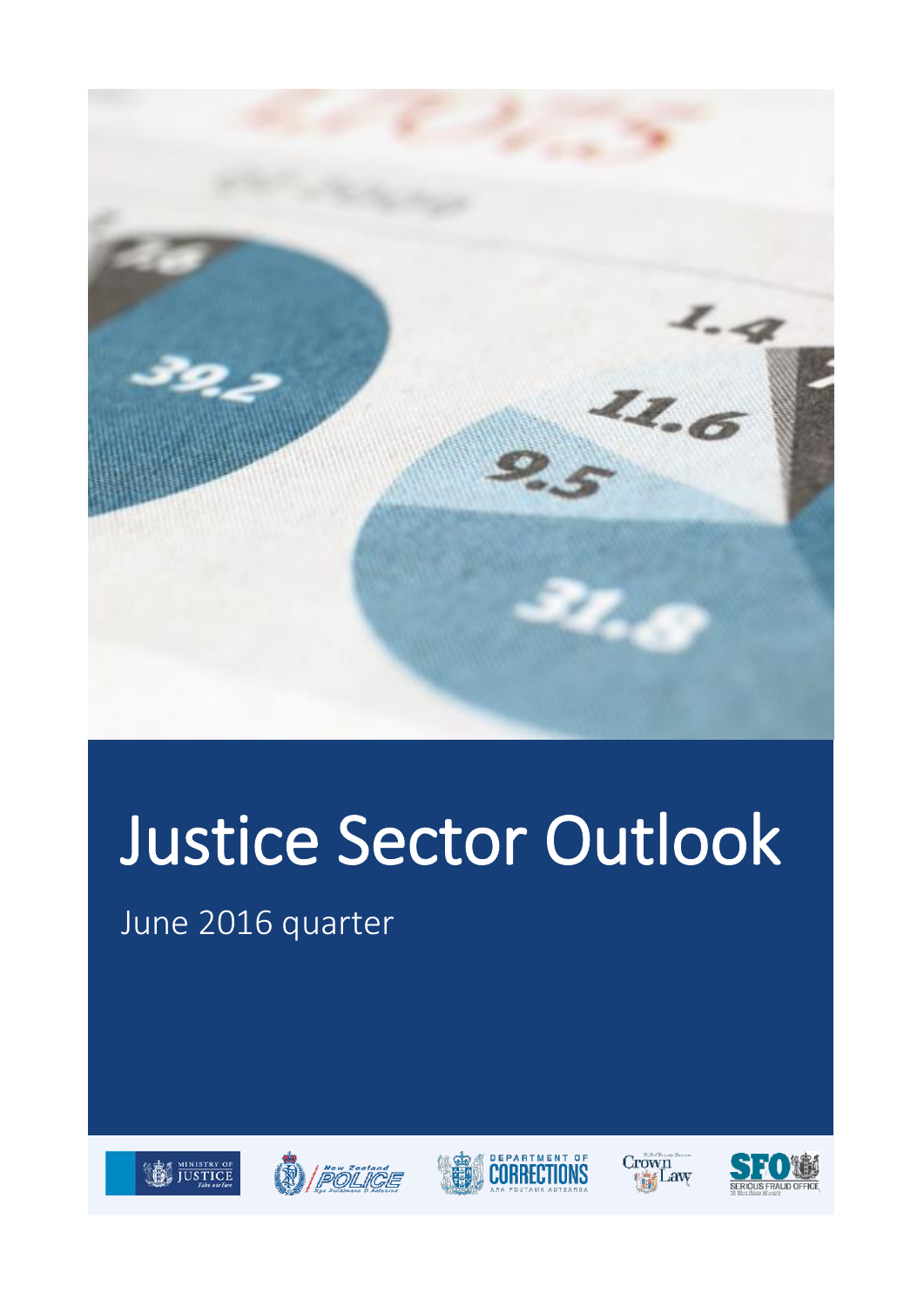### **Contents**

| Summary of the current quarter                  | 1  |
|-------------------------------------------------|----|
| Environmental factors are mixed                 | 2  |
| Emerging risks of upwards pipeline pressures    | 3  |
| Criminal justice pipeline                       | 4  |
| Focus: Prison population 2015 vs. 2016          | 5  |
| Police proceedings volume has stopped falling   | 7  |
| Court volumes have flattened                    | 8  |
| Crown Law case volumes are projected to be flat | 9  |
| Legal aid expenditure has risen                 | 10 |
| Sentencing mix continues to change              | 11 |
| Court-imposed fines are broadly flat            | 12 |
| Numbers of community sentences are falling      | 13 |
| Prison population is high and trending up       | 14 |
| Glossary of terms                               | 15 |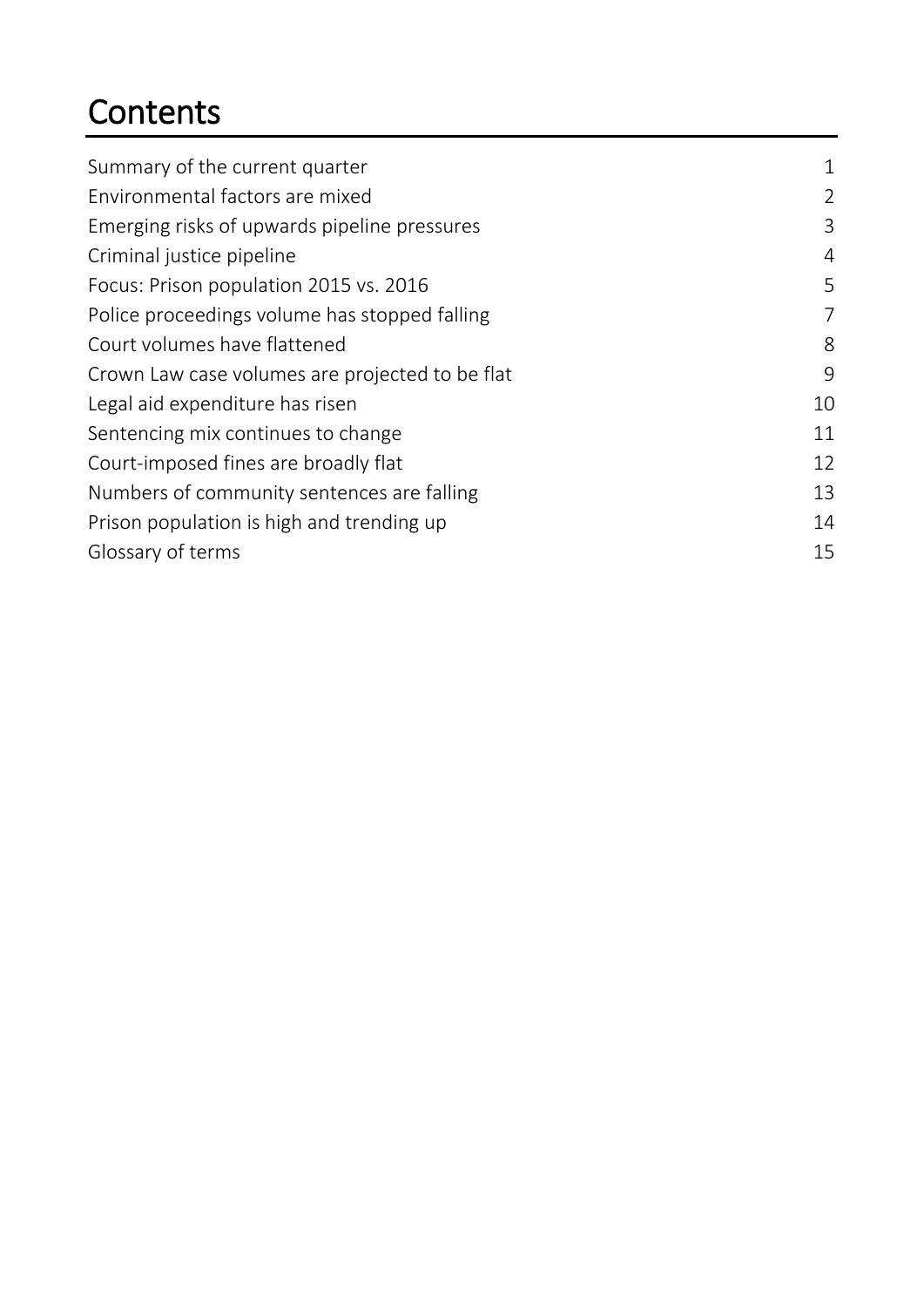### <span id="page-2-0"></span>Summary of the current quarter

#### Prison population is at an all-time high and rising

Despite less volume in the criminal justice pipeline, the prison population is at an all-time high due to:

- An increase in cases prosecuted as serious violence.
- Greater Police focus on family violence.
- Increased use of custodial remand, especially resulting from the Bail Amendment Act 2013.
- Longer remand periods relating to pre-sentence restorative justice.

These trends have caused the remand population to grow significantly over the past two years. Since 2015, the sentenced population has started to increase following the increase in remand (though the increase in sentenced population is expected to be less than the increase in remand). The prison population is at an all-time high, which is putting considerable pressure on prison capacity.

#### Inflows to the pipeline have flattened, while serious cases have increased

After five years of falling steeply, the following inflow quantities have levelled off:

- Proceedings by court action (prosecution).
- Proceedings by non-court action (mainly formal and informal warnings).
- Court volumes at 42 percent below the 2009 peak.

However, prosecution of serious cases (Category 3) has increased, especially for family violence offences due to greater Police focus in that area. We expect a slow rise in the volume of prosecutions.

#### Legal aid expenditure is within appropriation, but higher than recent years

Legal aid expenditure for the year to June 2016 was \$137.5m, 3% below its appropriation value of \$141.9m. Legal aid expenditure is higher than in recent years, as forecast. This is due to:

- Decrease in cases allocated to the Public Defence Service, due to resource constraints.
- Increase in applications for legal aid, partly due to the increased Police focus on family violence.

Legal aid expenditure is currently forecast to remain at about the current level, on the assumption of steady volumes and steady average costs per case. The legal aid forecast will be refreshed next quarter.

#### Crown Law volumes have increased; now forecast to be flat

The number of cases involving Crown Law has increased due to more serious violence cases. Crown Law cases volume is forecast to remain at about current levels, on the assumption of steady volumes.

#### The trend towards more serious sentence types continues

Numbers of most sentence types – especially fines – have fallen over the last few years due to declining prosecution volumes. However, as a proportion of all sentences, imprisonment and community-based sentences have increased due to an increasing focus on serious cases, particularly serious violence.

#### Court imposed fines are broadly flat, now forecast to slowly decrease

The total dollar amount of court-imposed fines has decreased markedly since peaking in 2009, but now is levelling off.

The forecast of fines and remittals has been updated this quarter. The use of monetary penalties is forecast to slowly decline, in part due to implementation of new payment arrangements.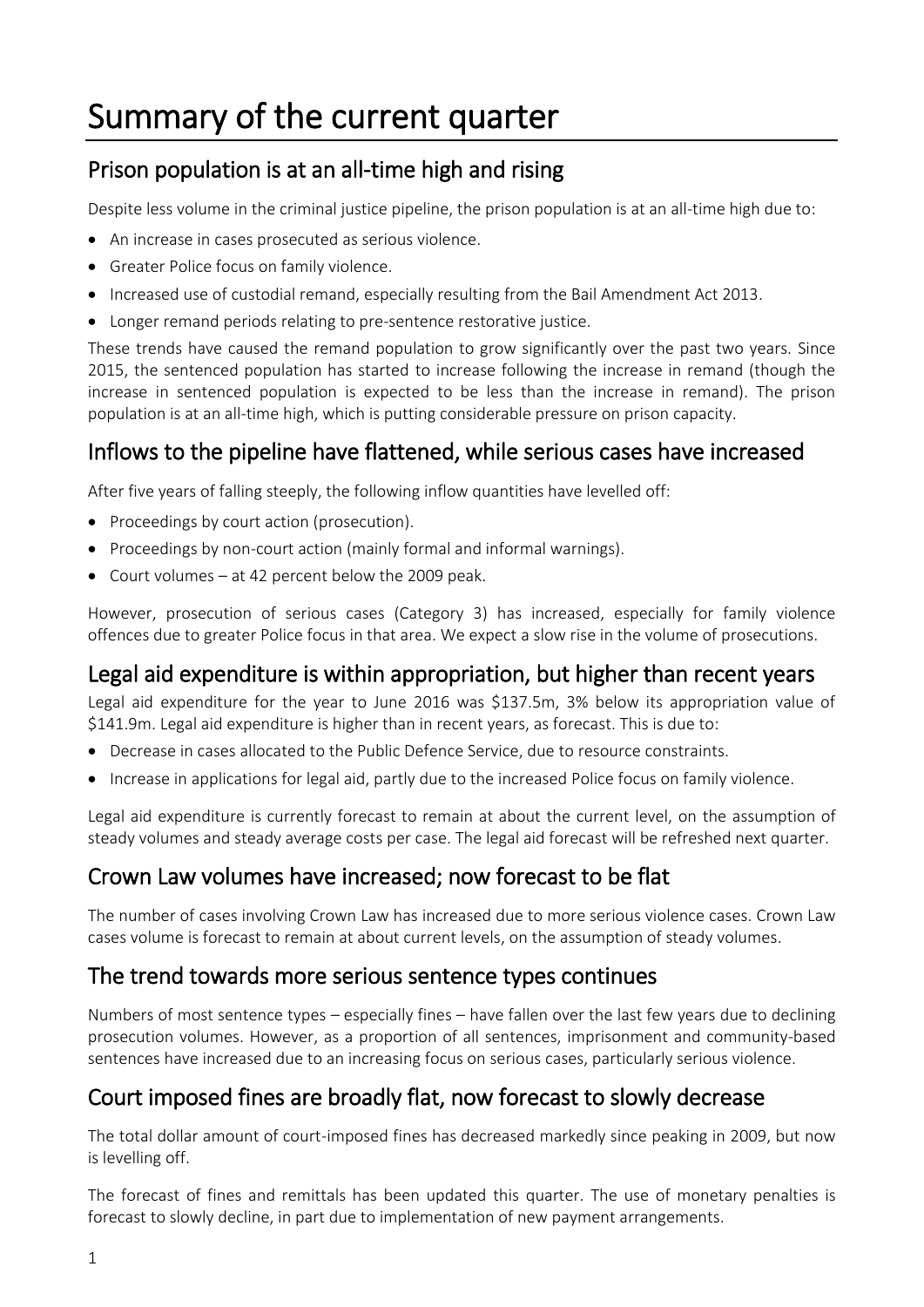### <span id="page-3-0"></span>Environmental factors are mixed

#### Operational and legislative factors drive the criminal justice pipeline

Variation in the criminal justice pipeline is only weakly driven by the amount of criminal offending. More important factors are:

- Operational and legislative settings that influence the entry of offenders into the pipeline.
- Choices that the justice sector makes, as offenders proceed through the pipeline.
- Time taken to travel through the pipeline.

#### Operational and legislative drivers

Current key operational and legislative drivers are:

- Offenders deported from Australia. Changes in Australian law are increasing the number of offenders deported from Australia. The eventual estimated change in the prison population is +100.
- Parole Amendment Act 2014. The amendment removed the 10-year limit on monitoring of child sex offenders after the end of prison sentences and allowed for deferral of parole hearings. The eventual estimated change in the prison population is +100.
- Bail Amendment Act 2013. The intended focus of this legislation was to increase the likelihood of custodial remand for serious and repeat offenders committing specified offences. The impact has actually spread across a wider range of offences, with remand rates increasing in less serious offence categories. The eventual estimated change in the prison population is +400-500.
- Restorative justice. An increase in the use of restorative justice, following legislative changes in December 2014, means some offenders remain in custodial remand for longer while the restorative justice process is completed. The estimated change in the current prison population is +150.
- Legal aid reforms. Criminal legal aid fees are to increase in stages over the next three years. Few historic Waitangi Tribunal claims remain to be completed; as these come to an end, contemporary claims will rise, but these are expected to be less costly.
- Family Court Proceedings Reform Act 2013. The Act introduced Family Dispute Resolutions for care of children cases in the Family Court. The aim is to resolve parenting matters outside of court; the result, since the Act was implemented in March 2014, is a 19% reduction in the number of Care of Children Act applications. This has reduced legal aid expenditure in the family jurisdiction.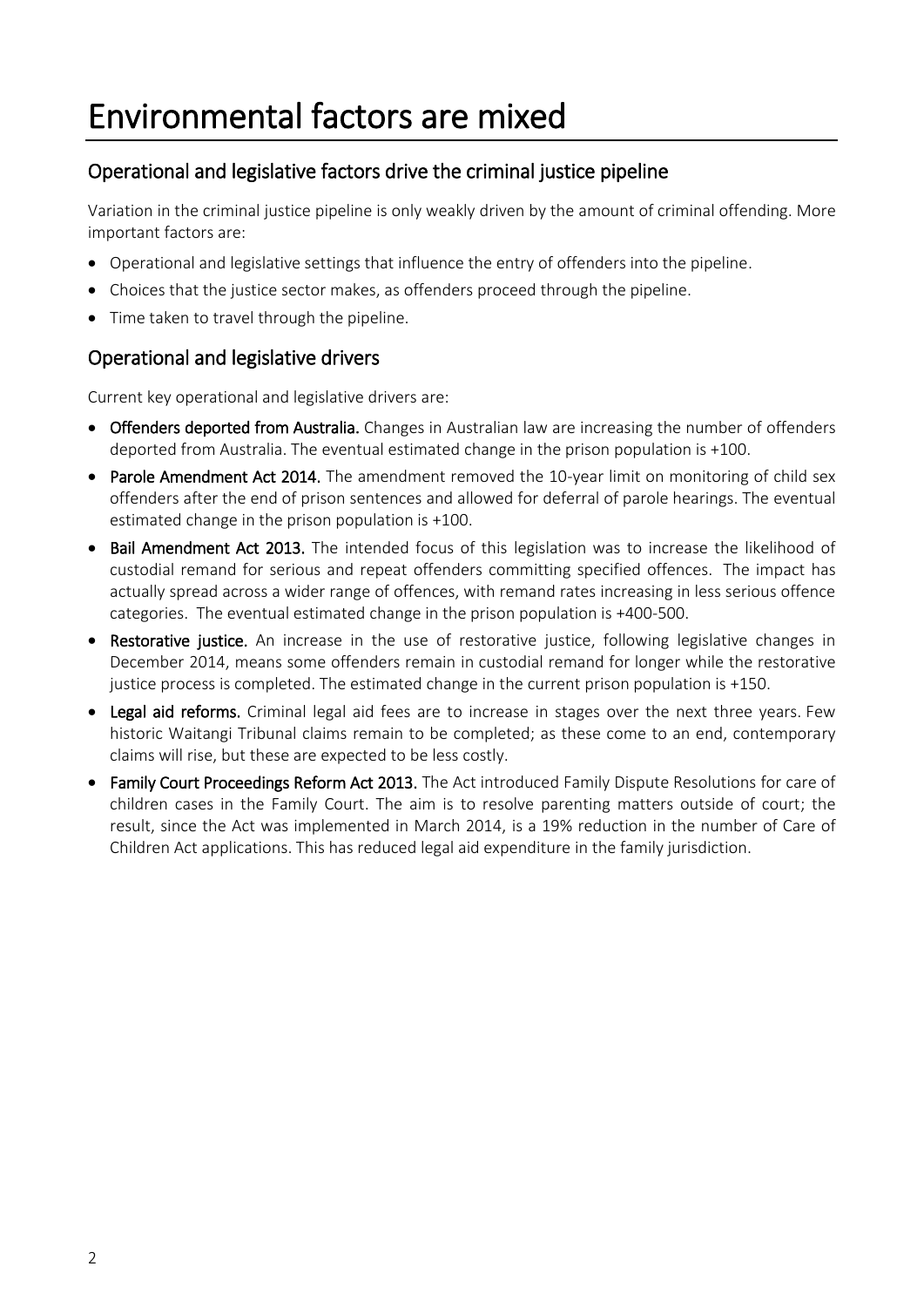### <span id="page-4-0"></span>Emerging risks of upwards pipeline pressures

Risks that are currently emerging across the criminal justice pipeline are:

- The number of active Court cases has increased, especially for the serious (Category 3) cases. This increased number of cases is likely to flow through to the rest of the pipeline over the next few months (especially criminal legal aid expenditure and the sentenced prison population).
- There is an upward trend in prosecution of violence cases. This is creating pressure on Courts, legal aid, custodial remand, and potentially an eventual flow through to the sentenced prison population.
- Expenditure on family legal aid could increase with greater Police focus on family violence.
- Family violence legislation is currently being reviewed. Decisions about reforms were announced in September 2016. These changes may create further upwards pressure on Court volumes, legal aid expenditure, and the prison population.

These risks are being monitored and will be updated in the next quarterly outlook report.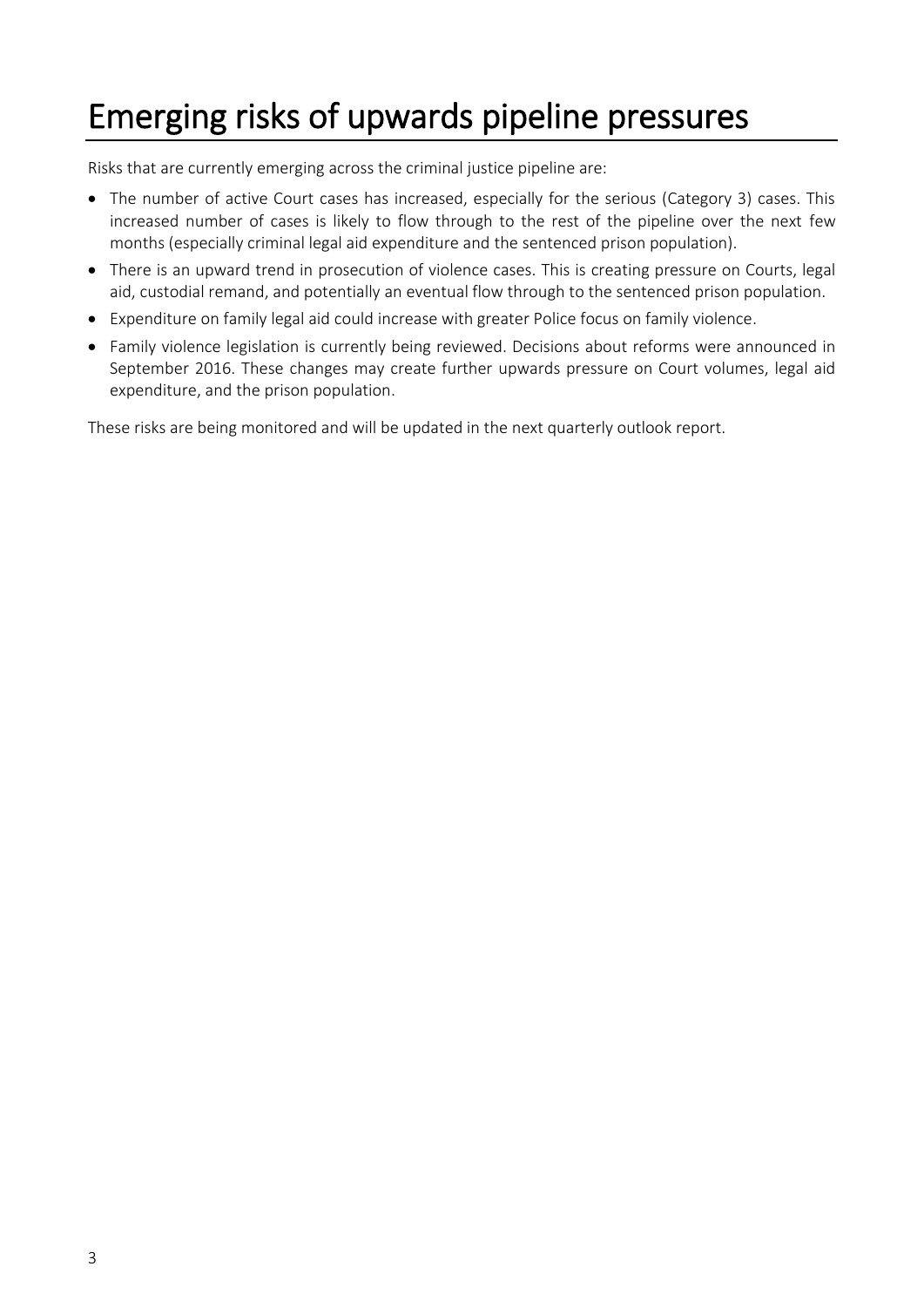### <span id="page-5-0"></span>Criminal justice pipeline

### Counts of unique offenders in the criminal justice pipeline

12 months to June 2016

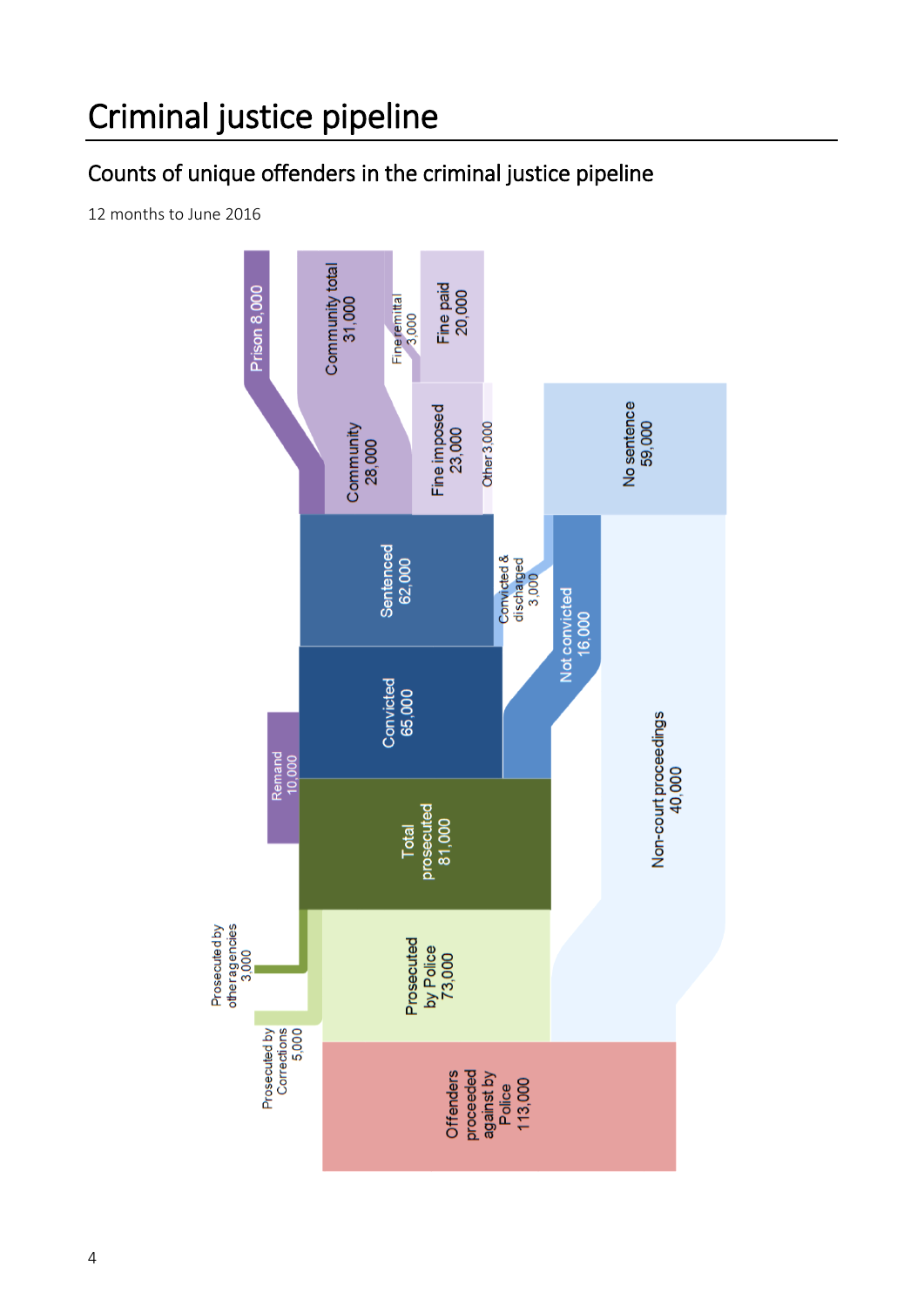#### <span id="page-6-0"></span>Main points:

- The prison population increased by 8% from June 2015 to June 2016, mainly due to a 19% increase in the remand population.
- The rise in the remand population is due to a number of initiatives including the Bail Amendment Act of 2013, an increased use of Restorative Justice, and greater focus on family violence.
- The sentenced prison population has started to increase, following the increase in the remand.

#### Total prison population has increased

In the last 12 months the prison population increased by 8%. This focus topic looks at some of the possible factors responsible for this increase, including: legislative changes, remand rate, average prison sentence length, charging events and sentence volumes.



#### Remand population and proportion remanded have increased

Remand population has increased by 19% compared to last year. The increase is due to more people being remanded in custody (the proportion remanded in custody has risen by 5% compared to last year) and people spending longer in remand. The reasons for these changes include the Bail Amendment Act 2013, which made it less likely for some offenders to be granted bail; Restorative Justice, which has led to longer remand periods; and an increase in family violence prosecutions.

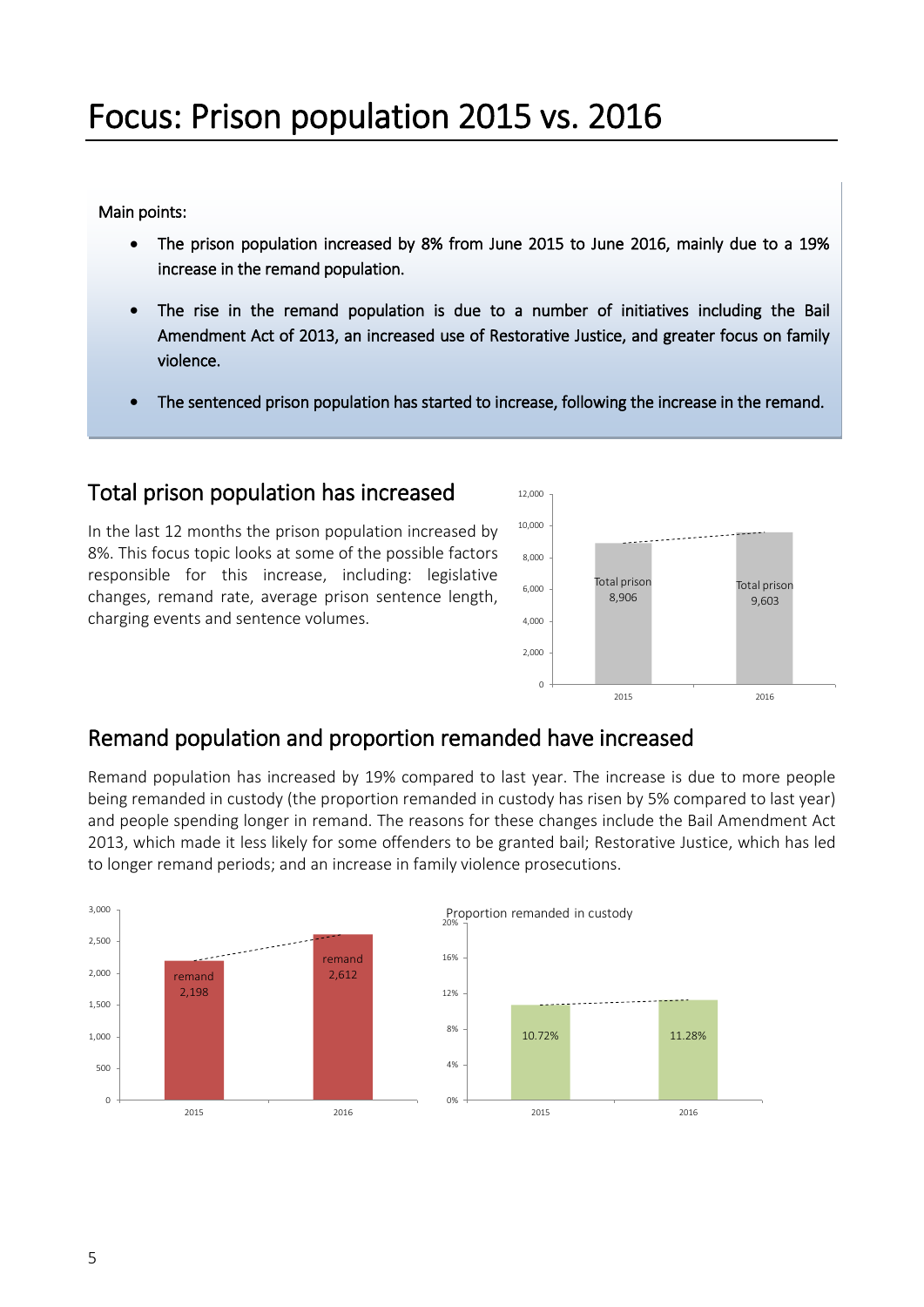#### Sentenced population has remained level for the past 5 years

The sentenced prison population remained level at about 6,700-6,900 for the five years up to 2015. Since 2015, the sentenced population has increased by 4%, following the increase in remand population.

#### The average prison sentence length has remained level

The average prison sentence length has reduced slightly:

- The average length of short prison sentences (up to two years) is 270 days, a decline of 7% compared to last year. Because these sentences are relatively short, this decline in average length has little impact on the prison population.
- The average length of all other prison sentences (greater than two years) has remained close to 1570 days.



#### Charging events and total sentence starts has remained level, with a shift towards more serious sentences

Compared to last year, the number of charging events has increased by 2%, particularly in the more serious Category 3 offences. After several years of decline, the number of sentence starts rose by 1.4%.

However, the shift towards more serious sentences continues. As proportions of all imposed sentences, Imprisonment and Community-based sentences have increased, due to increased prosecution on more serious cases, particularly serious violence.

|                      | Current quarter |                    |        |       |  |  |
|----------------------|-----------------|--------------------|--------|-------|--|--|
| Sentence             |                 | Monetary Community | Prison | Other |  |  |
| Change cf. last year | $-5%$           | $+6%$              | $+10%$ | $-2%$ |  |  |

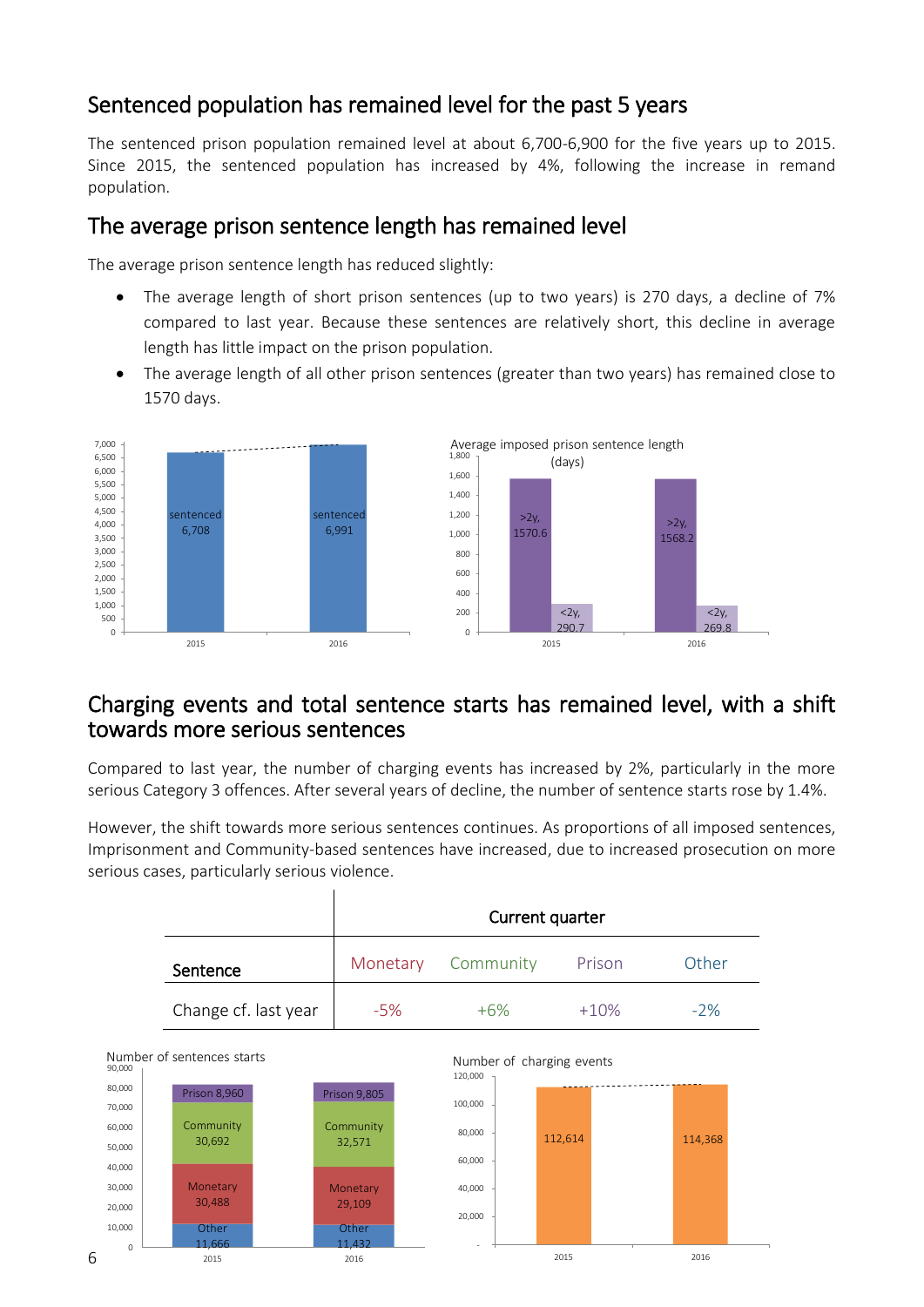### <span id="page-8-0"></span>Police proceedings volume has stopped falling

Police proceedings against apprehended offenders are the main entry point into the criminal justice pipeline:

- Proceedings against apprehended offenders fell by one-third from a peak in 2009 until early 2014, due to falling crime and the Policing Excellence initiatives.
- But Police prosecutions for public order offences and drink driving have continued to fall, while prosecutions for assault and sexual offences have risen.

|                     |                       | Current quarter | Last 12 months |                |                |  |
|---------------------|-----------------------|-----------------|----------------|----------------|----------------|--|
|                     | Change<br>Proceedings |                 | Proceedings    | Change         | Change         |  |
| Police proceedings  |                       | c.f. last year  |                | c.f. last year | c.f. 2009 peak |  |
| By court action     | 30,400                | $+6\%$          | 117,500        | 0%             | $-36%$         |  |
| By non-court action | 16,200                | $+18%$          | 52,800         | $-11%$         | $-27%$         |  |
| Total               | 46,600                | $+10%$          | 170,300        | $-4%$          | $-33%$         |  |

#### Legislation and operational changes influence pipeline flows

Changes in legislation and operation practice can have a large impact on pipeline flows. For example, past inflows into the criminal justice system have been strongly influenced by the Policing Excellence initiatives, with a focus on prevention and alternatives for proceeding against offenders (i.e. court versus non-court action). Similarly, future changes in legislation and operation practice could have major impacts on inflows into the pipeline and how cases proceed through the pipeline.

As a proportion of all proceedings, court action fell from about 72 percent in 2009–2010 to about 63 percent in 2012–2013, as Police made greater use of alternative resolutions, such as warnings. Since then the court action proportion has increased again.



Note that there was a sharp increase in the number of non-court action proceedings in June 2016. This should be interpreted with caution, as Police updated records ahead of the fiscal year end, with the June 2016 number including earlier proceedings. Most court actions against offenders were already upto-date, so the update primarily affected non-court warnings for adult offenders and other non-court actions for youth offenders.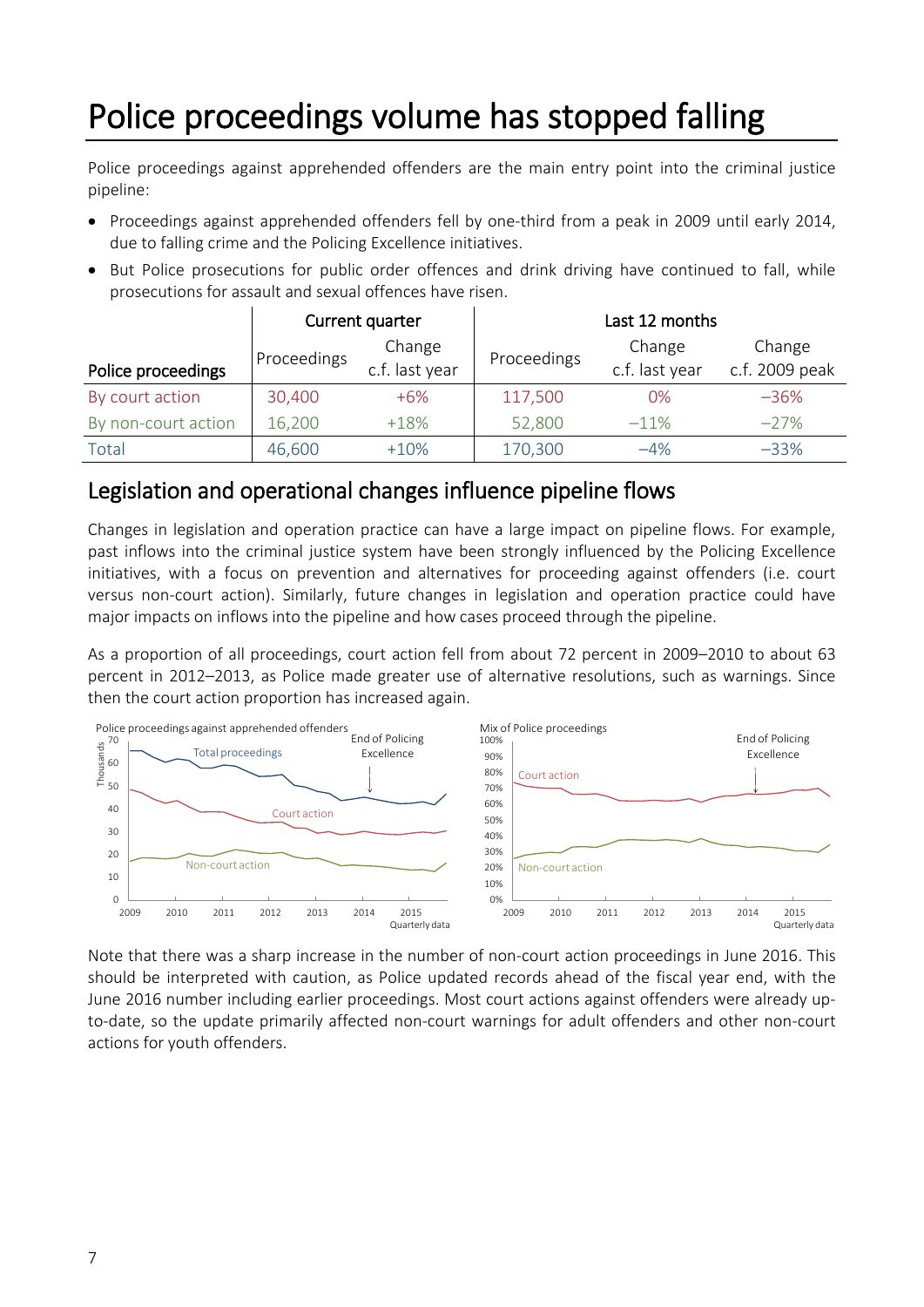### <span id="page-9-0"></span>Prosecution volumes have flattened, following five years of decline

Falling recorded crime and the Policing Excellence initiatives that kept many offenders out of court led to a large fall in the number of criminal court cases disposed from the 2009 peak until 2014. Since then volumes have declined only slightly – to 42 percent below the 2009 peak.

|                       |                                                      | Disposed cases | Active cases on hand |                          |                 |                          |
|-----------------------|------------------------------------------------------|----------------|----------------------|--------------------------|-----------------|--------------------------|
|                       | Current quarter<br>Change<br>Cases<br>c.f. last year |                |                      | Last 12 months           | Current quarter |                          |
| <b>Criminal Cases</b> |                                                      |                | Cases                | Change<br>c.f. last year | Cases           | Change<br>c.f. last year |
| Category 1            | 3,400                                                | $-3%$          | 13,400               | $-5%$                    | 2,331           | $-5%$                    |
| Category 2            | 16,800                                               | $+7\%$         | 63,500               | $-6%$                    | 11,889          | $+6%$                    |
| Category 3 & 4        | 10,900                                               | $+11%$         | 40,200               | $+4%$                    | 17,830          | $+14%$                   |
| Total                 | 31,100                                               | $+7%$          | 117,100              | $-3%$                    | 32,050          | $+9%$                    |

The recent increase in Category 3 cases (and a small number of Category 4 and 'other' pre-Criminal Procedure Act cases) is driven by an increase in violence cases – especially family violence – from a low point 12 months earlier. The increase in active cases is likely to lead to increased flows further along the pipeline over the next few months.

#### Forecast court volume is slowly rising

The number of cases disposed has broadly matched the inflow of new cases, though disposals always show greater seasonal variation (due to court scheduling, especially around Christmas).

In the years leading up to 2009, the number of disposed cases was generally lower than the inflow of new cases. Since then, disposals have generally exceeded inflows. Consequently, the number of cases on hand grew before 2009 but had fallen by 36 percent by June 2014. There has been a rise of 11 percent in cases on hand since then.

The future number of court case disposals is forecast to rise over the next decade<sup>1</sup>, though at a rate that is slower than the population growth rate (consistent with court volume changes in the decade up to around 2005).



1

<sup>1</sup> This forecast has been revised. Previously the number of court case disposals was assumed to be flat over the next decade.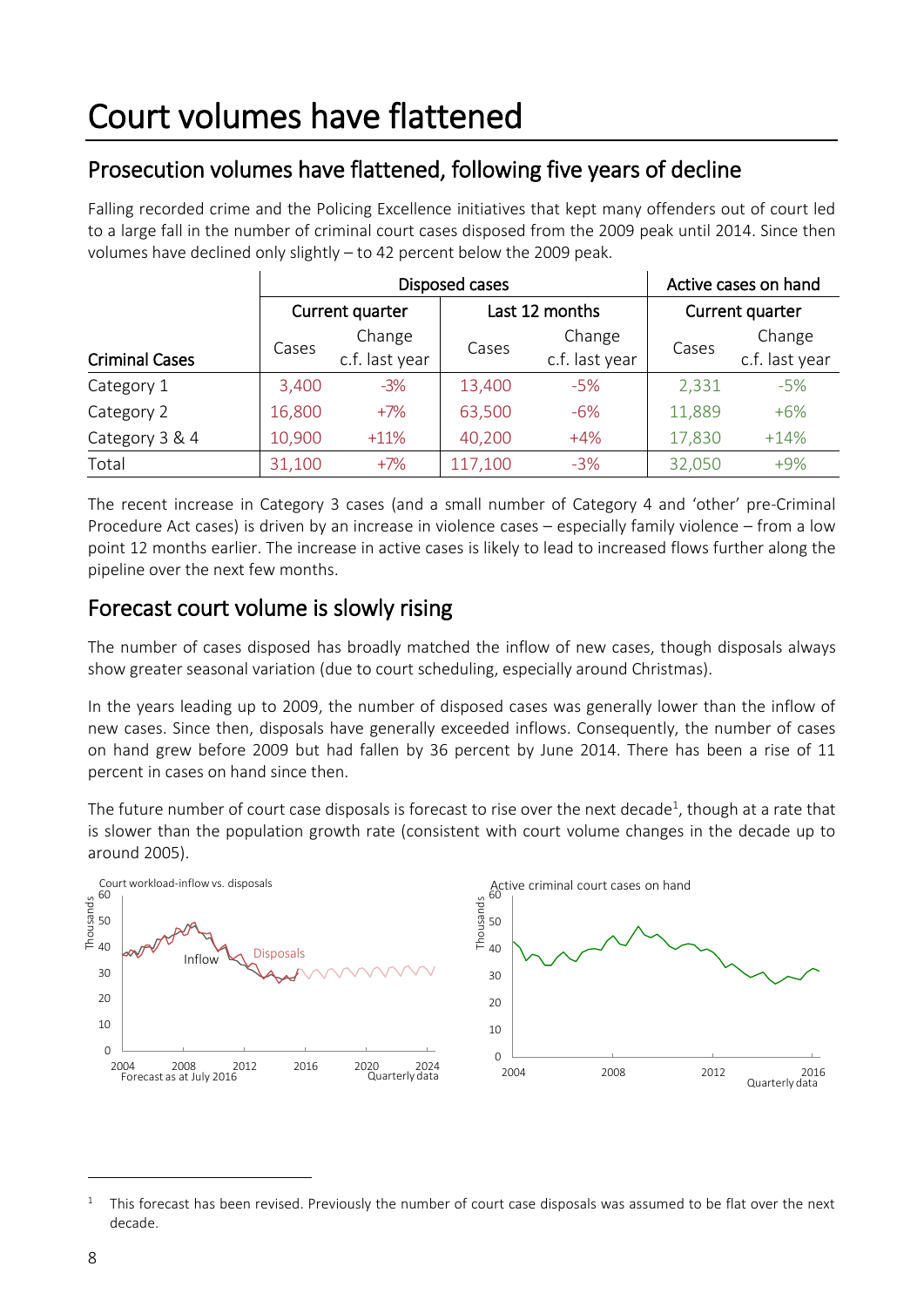### <span id="page-10-0"></span>Crown Law case volumes are projected to be flat

Crown Law handles serious court cases that require the participation of Crown solicitors. Crown Law cases include: District Court jury trials, judge-alone trials in either the High Court or District Court, High Court jury trials, Court of Appeal cases and High Court appeal cases.

The quarterly number of Crown Law cases is small and volatile, especially for High Court jury, Court of Appeal and High Court Appeal cases, leading to large percentage changes. The 55% increase in High Court Appeal cases compared to the same quarter last year, is due to variation in seasonality. We have a very short historic time series after the implementation of Criminal Procedure Act in 2013, which limits our ability to identify and forecast longer-term trends.

|                           |          | Current quarter |                | Last 12 months    |        |                |
|---------------------------|----------|-----------------|----------------|-------------------|--------|----------------|
|                           | Forecast | Actual          | Change         | <b>Difference</b> | Actual | Change         |
| Disposals by case type    | cases    | cases           | c.f. last year | c.f. forecast     | cases  | c.f. last year |
| District Court jury trial | 631      | 751             | $+28%$         | $+19%$            | 2693   | $+13%$         |
| Judge-alone               | 210      | 185             | $-11%$         | $-12%$            | 806    | $+3\%$         |
| High Court jury           | 29       | 52              | +373%          | +79%              | 182    | +39%           |
| Court of Appeal           | 132      | 153             | $+3\%$         | $+16%$            | 530    | $+18%$         |
| High Court appeal         | 145      | 220             | $+55%$         | $+52%$            | 874    | $+3%$          |
| Total                     | 1147     | 1361            | $+24%$         | $+19%$            | 5085   | $+11%$         |

\* Forecast as at March 2016.

#### Crown Law outflows have risen from last year

The recent focus on family violence is resulting in more serious charges, on average, and more Crown Law cases.

#### Crown Law case disposals are projected to be flat

The Crown Law forecast:

- Projects a slight upward trend overall in case disposal volume, due to more serious cases (mainly District Court jury trials), then flat thereafter.
- There is a small increase in violent offending largely due to family violence.
- The key assumption is a continuation of recent trends, given completion of Policing Excellence and the absence of other significant proposals for legislative or operational change.



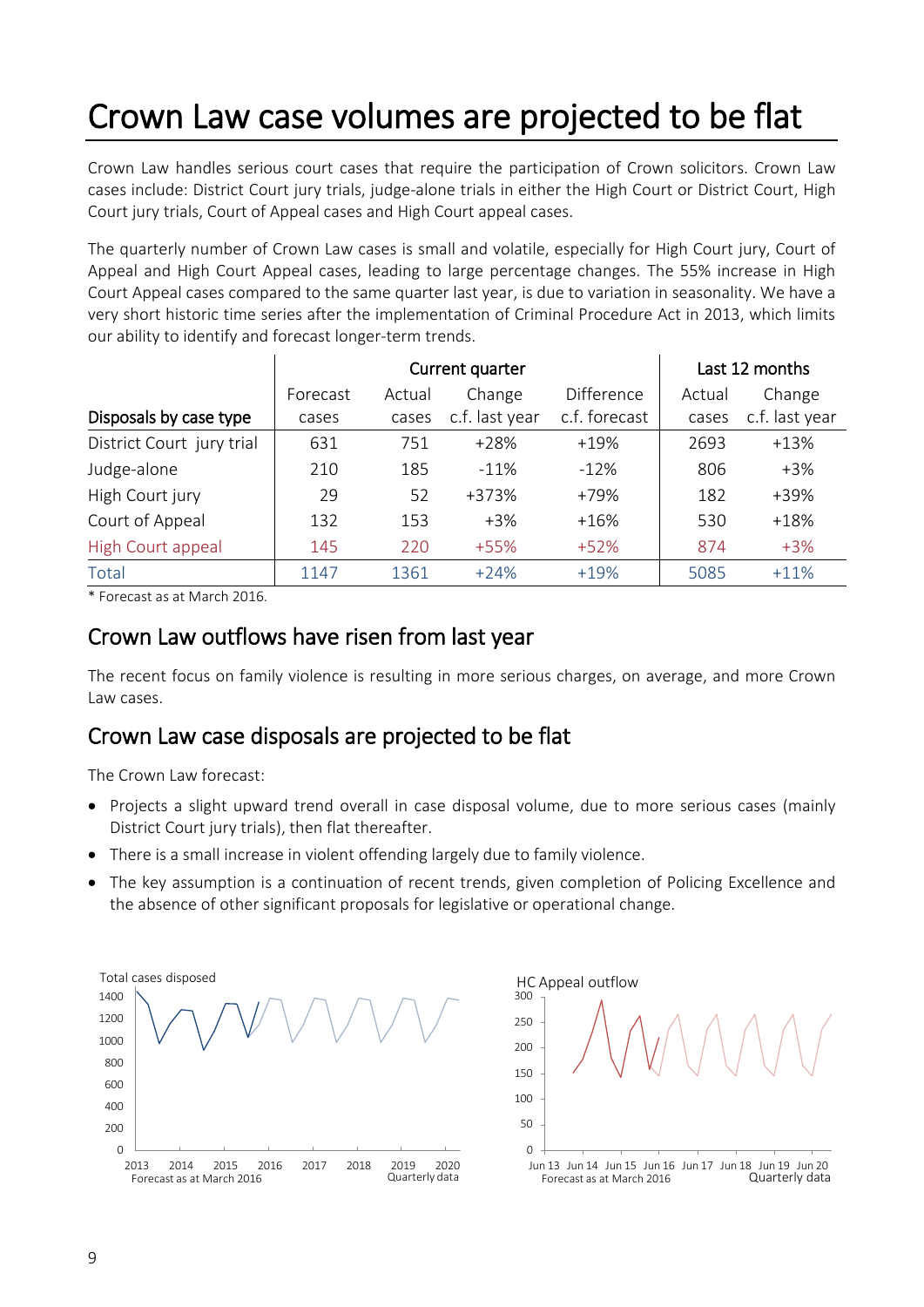### <span id="page-11-0"></span>Legal aid expenditure has risen

Legal aid expenditure for private lawyers covers six court jurisdictions, with the largest being criminal and family cases.

|                    |          | Current quarter |                | Last 12 months    |           |                |
|--------------------|----------|-----------------|----------------|-------------------|-----------|----------------|
|                    | Forecast | Actual          | Change         | <b>Difference</b> | Actual    | Change         |
| Jurisdiction*      | (\$000)  | (\$000)         | c.f. last year | c.f. forecast     | (\$000)   | c.f. last year |
| Criminal           | \$16,000 | \$18,000        | $+8%$          | $+13%$            | \$62,100  | $+7%$          |
| Family             | \$12,000 | \$12,000        | $0\%$          | $0\%$             | \$44,600  | $+4%$          |
| Civil              | \$1,400  | \$1,700         | $+25%$         | $+21%$            | \$6,200   | $+14%$         |
| Waitangi Tribunal  | \$3,400  | \$4,200         | $+31%$         | $+24%$            | \$13,700  | $-2%$          |
| Duty lawyer scheme | \$2,600  | \$2,800         | $+8%$          | $+8%$             | \$10,600  | $+9%$          |
| PDLA scheme        | \$99     | \$99            | $+4%$          | 0%                | \$400     | $-5%$          |
| Total legal aid    | \$35,000 | \$39,000        | $+8%$          | $+11%$            | \$137,500 | $+5%$          |

\* The Public Defence Service (PDS) has a fixed budget, so it is excluded from this analysis.

\* Forecast as at September 2015.

#### Criminal, family and civil expenditures are rising

Legal Aid expenditure for the year to June 2016 was \$137.5m, 3% below its appropriation value of \$141.9m. Legal aid expenditure has risen compared to last year, especially in the criminal jurisdiction. This is due to resource constraints on the number of cases taken by the Public Defence Service (PDS), an increase in the number of offences resulting in court action and more serious charges for family violence offending.



After peaking in 2009–2010, legal aid expenditure fell substantially, as a result of fewer criminal prosecutions, expansion of the PDS, and new operational policies. Since the Family Court Proceedings Reform Act was implemented in March 2014, there has been a 19 percent reduction in the number of Care of Children Act applications. However, overall legal aid expenditure in the family jurisdiction has increased due to more applications for protection orders.

### Total forecast legal aid expenditure is projected to be flat

Total legal aid expenditure is forecast to remain at current levels through to 2019. However:

- There is a risk that expenditure in the family and criminal jurisdictions, although forecast to remain flat, could increase with greater Police focus on family violence.
- Waitangi Tribunal legal aid expenditure is forecast to decline as historic claims are resolved, while contemporary claims are expected to be less costly. As contemporary claims are relatively new, this assumption is quite uncertain.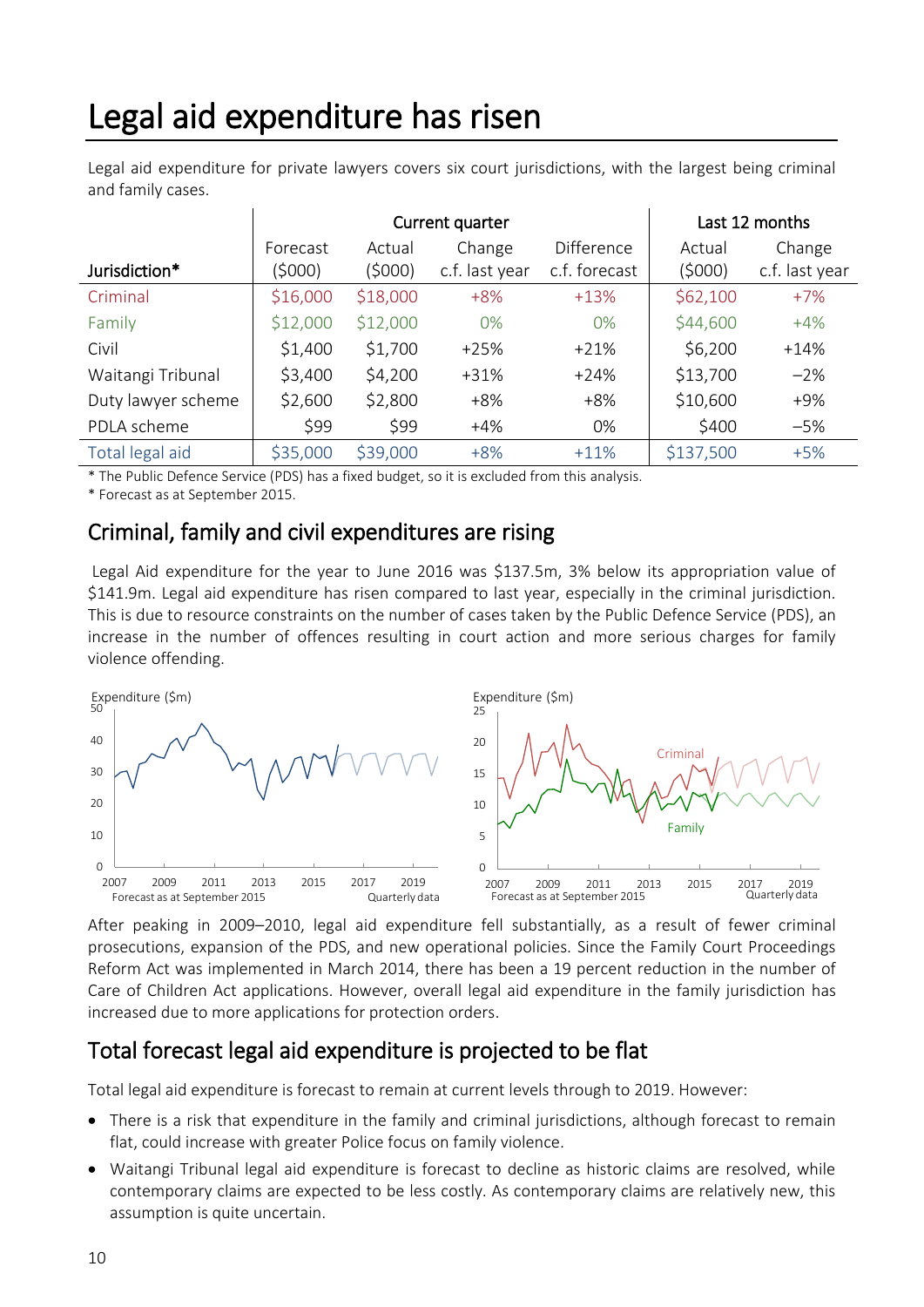### <span id="page-12-0"></span>Sentencing mix continues to change

There are four broad types of sentences: prison, community-based, monetary, and other (such as driving disqualification). The proportions below are based on the most serious sentence type imposed on convicted offenders, and therefore do not represent all sentences.

#### Community-based sentences have risen while fines have fallen

The introduction of additional types of community-based sentences in 2007 (Home Detention, Community Detention and Intensive Supervision) resulted in an increase in use of community-based sentences and a decrease in fines and prison sentences.

|               | Current | Forecast | Same quarter | Last      | Previous  |
|---------------|---------|----------|--------------|-----------|-----------|
| Sentence type | quarter |          | last year    | 12 months | 12 months |
| Prison        | 10%     | 12%      | 10%          | 11%       | 10%       |
| Community     | 40%     | 43%      | 41%          | 43%       | 40%       |
| Monetary      | 36%     | 33%      | 35%          | 33%       | 36%       |
| Other         | 14%     | 14%      | 13%          | 13%       | 14%       |

\* Forecast as at December 2015.

Those trends have broadly continued up to the latest quarter, but for changing reasons:

- The relative growth in more serious sentences types (community-based sentences and imprisonment) after 2009 is likely driven by the changing mix of offence types coming up for sentencing.
- The Policing Excellence initiatives and related changes resulted in large decreases in prosecutions for minor offences, especially public order and traffic offences. Offenders for those offence types have increasingly been dealt with out of court or without a sentence being imposed. Many of those offences would previously have resulted in monetary sentences.

#### Forecast sentence mix is flat

The mix of sentences in the future will depend to a large extent on the types of offences that are dealt with by court action, and the conviction history of offenders coming up for sentencing.



Proportion of most serious sentences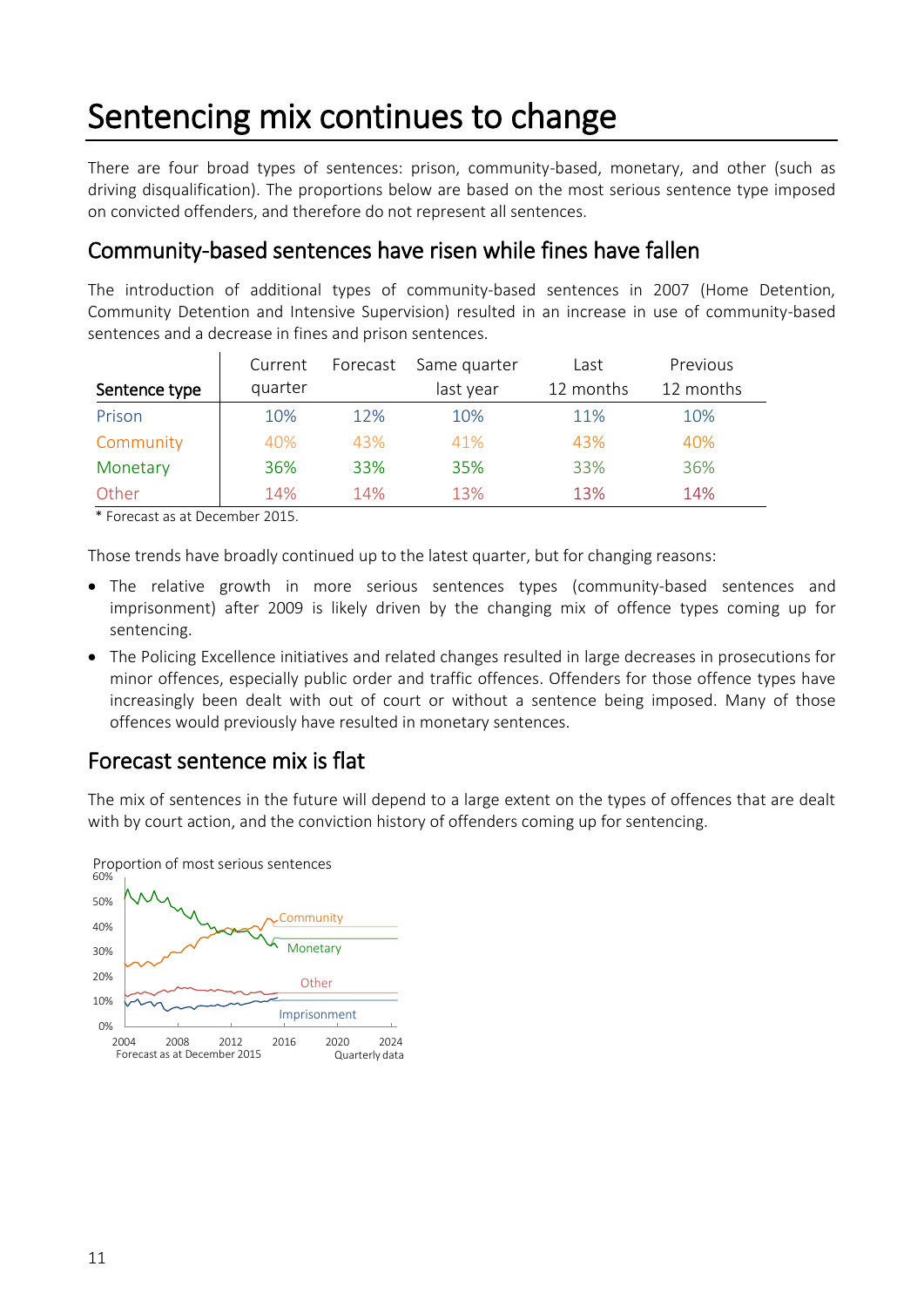#### <span id="page-13-0"></span>Total dollar amount imposed is levelling off after a decline from last year

The total dollar amount of court-imposed fines imposed has decreased markedly since peaking in 2009, even though a decrease in the number of court-imposed fines has been partly outweighed by an increase in average fine amount. For the year to June 2016, court-imposed fines are:

- Up 1 percent compared with the previous year.
- Down 26 percent compared with the year to June 2009.

|                     |          |        | Current quarter          |                                    | Last 12 months |                          |
|---------------------|----------|--------|--------------------------|------------------------------------|----------------|--------------------------|
| Monetary<br>penalty | Forecast | Actual | Change<br>c.f. last year | <b>Difference</b><br>c.f. forecast | Actual         | Change<br>c.f. last year |
| Imposed             | \$11m    | \$11m  | $+2%$                    | 0%                                 | \$45m          | $+1%$                    |
| Paid                | 59m      | 59m    | $-3%$                    | 0%                                 | \$35m          | $-9%$                    |
| Remittals           | 561      | 561    | $-23%$                   | $0\%$                              | 2,527          | $-25%$                   |

\* Forecast as at April 2016.

The Policing Excellence initiative resulted in fewer fines being imposed, as minor offences that otherwise would have attracted low-value fines were increasingly kept out of court.

#### Refreshed forecast: Fines to slowly decrease

The Fines and Remittals forecast was refreshed this quarter:

- A continuing slow fall in the usage of fines means that both impositions and receipts are forecast to decline.
- A greater focus on payment arrangements for fines means the ratio of receipts to impositions is also expected to decline slowly.
- The establishment of payment arrangements also means an expectation of fewer instances of fines being remitted to community work sentences.



The key assumption is a continuing slow decline in the usage of monetary penalties, coupled with the impact of new payment arrangements as managed by Collections.



Number of remittals to Community Work

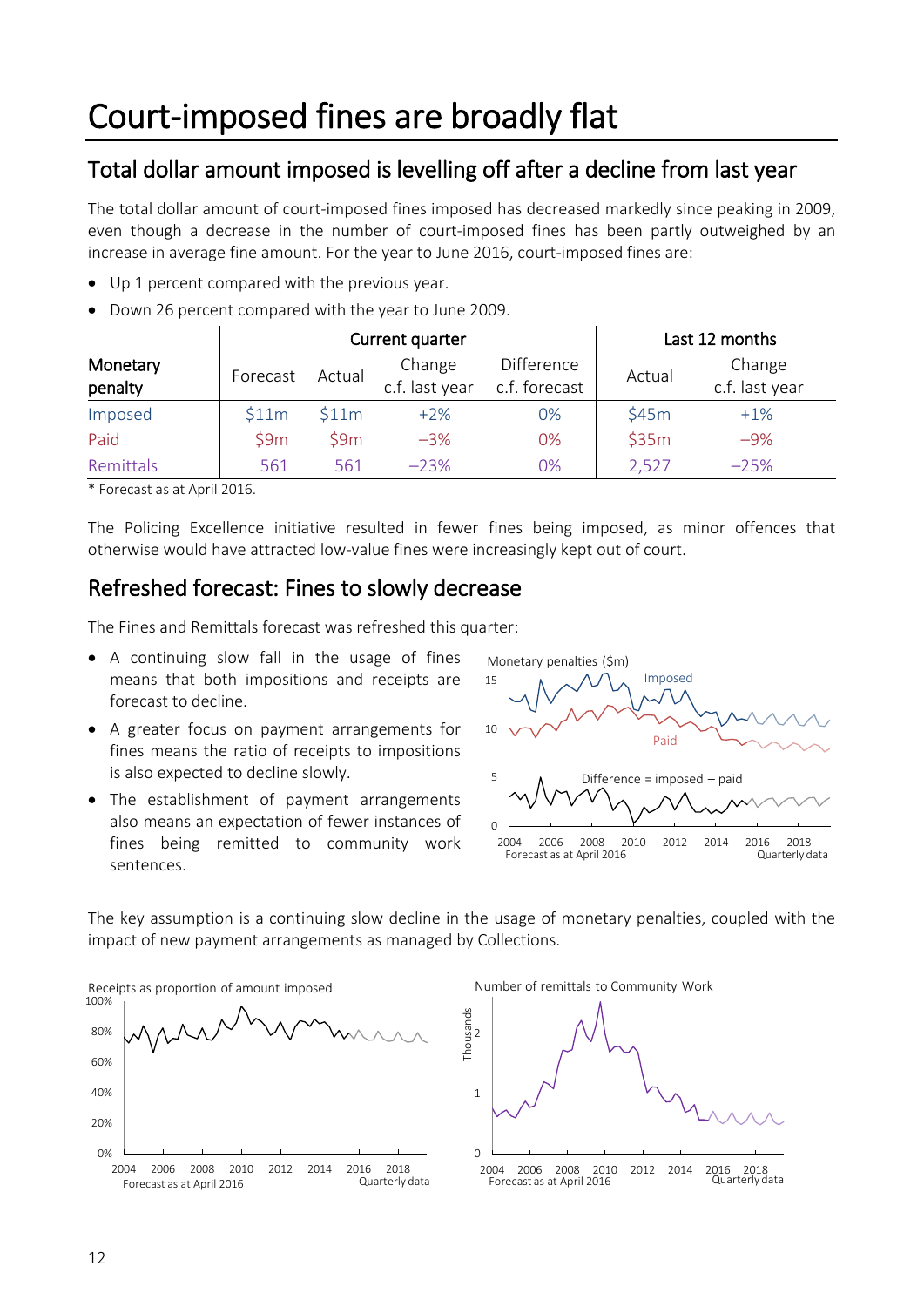# <span id="page-14-0"></span>Numbers of community sentences are falling

The number of community-based sentence starts has fallen, though they have become a larger proportion of sentences (see page 11). This fall in starts is mainly due to a decrease in Community Work sentences, which are about half of all community sentences. Community Work starts have fallen due to a trend towards more serious charges and more serious sentence types.

The number of Intensive Supervision starts increased by 21 percent in the two years from 2014 to 2016. The number of people serving Intensive Supervision sentence has increased by 23 percent over the same time. These increases are consistent with a trend towards using more serious sentences.

|                              |          | Current quarter | Last 12 months |                              |          |                |
|------------------------------|----------|-----------------|----------------|------------------------------|----------|----------------|
|                              | Forecast | Actual          | Change         | Difference                   | Sentence | Change         |
| Community sentence type      | starts   | starts          |                | c.f. last year c.f. forecast | starts   | c.f. last year |
| Home Detention               | 800      | 900             | $+12%$         | $+13%$                       | 3,328    | $+2%$          |
| <b>Community Detention</b>   | 1,300    | 1,300           | $+8%$          | 0%                           | 4,970    | $-3%$          |
| <b>Intensive Supervision</b> | 800      | 800             | $+3\%$         | $0\%$                        | 2,839    | $+4%$          |
| Supervision                  | 2,700    | 3,000           | $+14%$         | $+11\%$                      | 10,863   | $+3%$          |
| <b>Community Work</b>        | 6,600    | 6,400           | $-2\%$         | $-3%$                        | 24,460   | $-13%$         |
| Total                        | 12,200   | 12,400          | $+4%$          | $+2\%$                       | 46,000   | $-7%$          |

\* Forecast as at July 2015.

#### Community sentences forecast is flat

The forecast for all community-based sentences is broadly flat, reflecting the expected stable number of offenders passing through the pipeline, though there is substantial variation from quarter to quarter.



#### Time to complete Community Work sentences has increased

Over the past two years the number of Community Work sentences has been falling but the time taken to complete those sentences has been increasing. Those two trends have approximately cancelled out so that the number of people serving a Community Work sentence has remained stable.



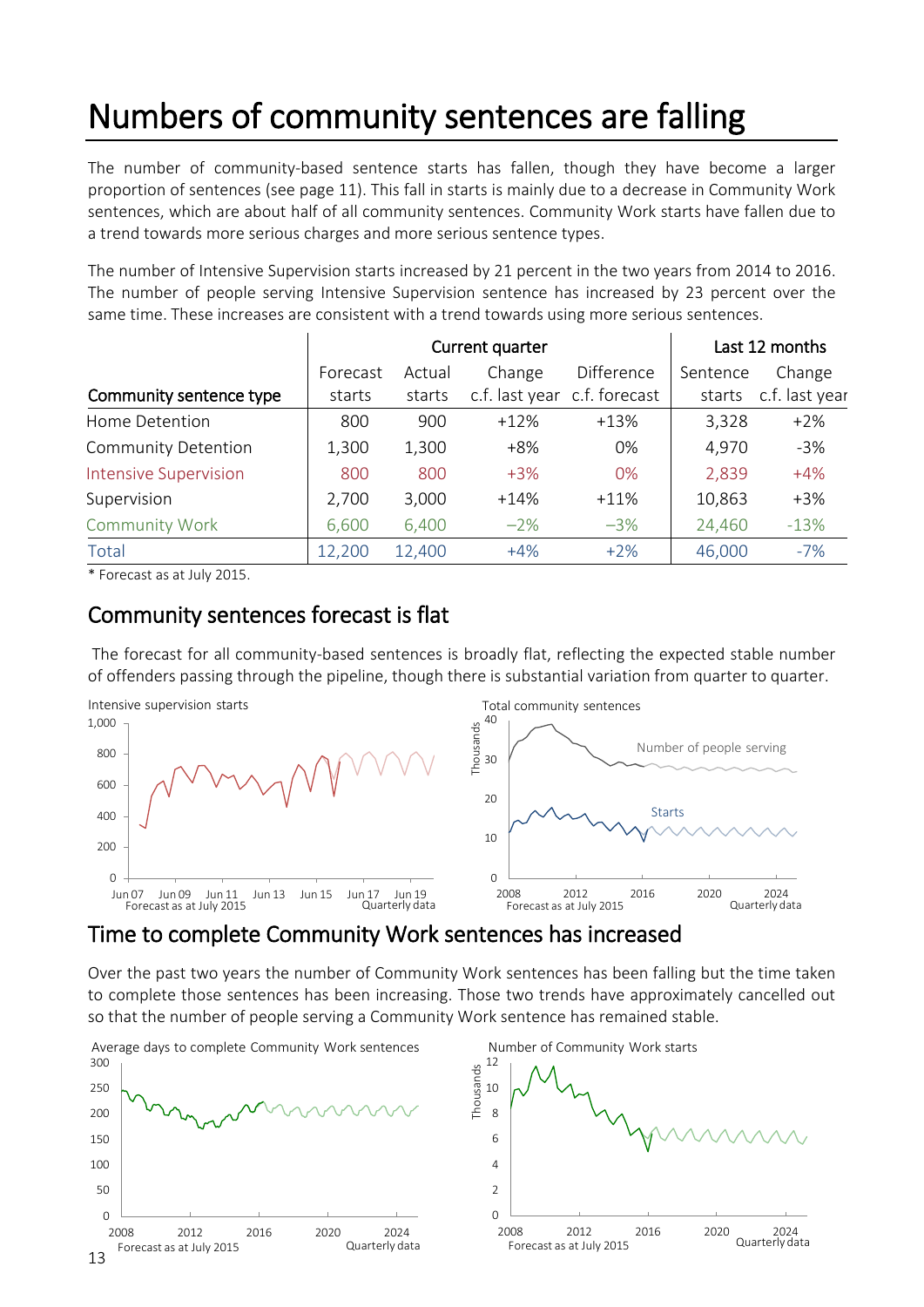#### <span id="page-15-0"></span>Remand population is continuing to increase

Over the past year the prison population has risen by 8 percent, taking the population to an all-time high. That rise is nearly all due to the growing remand population (up 19 percent).

|                      |           | Current quarter |                             | Last 12 months                     |        |                          |
|----------------------|-----------|-----------------|-----------------------------|------------------------------------|--------|--------------------------|
| Prison<br>population | Forecast* | Actual          | Change<br>c.f. last quarter | <b>Difference</b><br>c.f. forecast | Actual | Change<br>c.f. last year |
| Remand               | 2,660     | 2,610           | $+3\%$                      | $-2%$                              | 2,200  | $+19%$                   |
| Sentenced            | 6,970     | 6,990           | $+2\%$                      | 0%                                 | 6,710  | $+4%$                    |
| Total                | 9,630     | 9,600           | $+2\%$                      | 0%                                 | 8,910  | $+8%$                    |

\* 1-year forecast as at May 2016.

Reasons for the rise in remand:

- The Bail Amendment Act 2013 continues to cause more offenders to be remanded. That legislation made it less likely that some types of offenders will be granted bail.
- Length of time spent on remand has increased. One contributor to the length of remand is restorative justice (RJ). Pre-sentence RJ has been used much more extensively since December 2014 and for some offenders that has resulted in longer periods in remand.



### Sentenced population is starting to increase, following the remand increase

The major component of the prison population – sentenced prisoners – has remained level at about 6700 to 6900 for the past five years. However, since 2015 the sentenced population has increased by 4% following the increase in remand population.

#### Forecast prison population is gradually increasing

The total prison population is forecast to rise at around 1 percent per year for the next nine years. The main drivers of that rise are:

- A continuing increase in the remand population partly due to an increase in family violence prosecutions.
- A long-term increase in the sentenced population due to those prisoners serving time without parole under the 'three strikes' legislation.
- The change in arrangements regarding offenders deported from Australia will also contribute.

This forecast rise will put additional pressure on the prison system that is already close to capacity.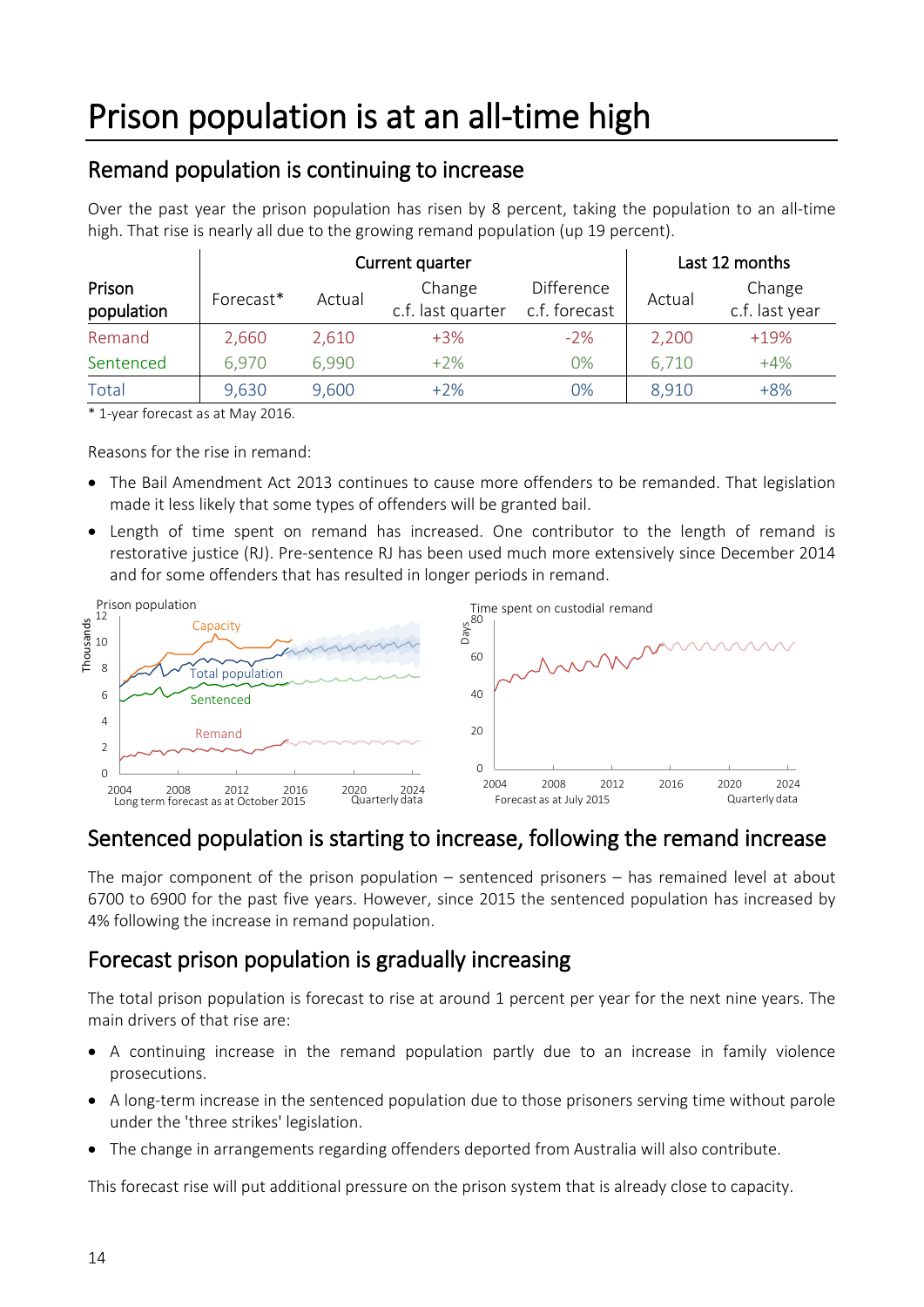## <span id="page-16-0"></span>Glossary of terms

Crown Law case disposals: Measures the number of cases that are handled by Crown Law and Crown solicitors. These include, for example, all Category 4 cases, and appeals. We count disposals to align with Crown Law's workload assessments. The measure is obtained by combining projections of disposals for each of the different types of case handled by Crown Law.

Community Detention: Punitive sentence for low level of risk offenders who have patterns of offending at specific times of the day or week. Community Detention restricts an offender's movements during their curfew, and requires the offender to remain at an approved residence at certain times specified by the court. Community Detention length ranges between 14 days and six months.

Community Work: Punitive sentence that gives offenders an opportunity to take responsibility for their offending and learn new skills and work habits. Offenders do unpaid work in the community to pay something back for the offence they have committed. Community Work hours range between 40 and 400 hours (at up to 40 hours per week).

Criminal justice pipeline: Working as a justice sector recognises that there is a pipeline across the criminal justice system, which extends from the investigation of crime to arrest and prosecution, through to courts, sentencing, sentence management and rehabilitation. The numbers of offenders in the main parts of the pipeline are shown on page [4.](#page-5-0) Policies and approaches in one part of the system can have significant effects on others. Joining up our services allows agencies to identify these sectorwide effects, and implement changes that have the best outcomes for the sector as a whole.

Duty lawyer scheme: Provides a lawyer at the start of the court process for criminal defendants who would otherwise lack legal representation.

Home Detention: Punitive and rehabilitation sentence that is an alternative to imprisonment for short prison sentences (two years or less). It requires an offender to remain at a suitable and approved residence at all times, and be monitored 24 hours a day, seven days a week. Home Detention length ranges between 14 days and one year. Home Detention allows an offender to seek or maintain employment, complete a sentence of Community Work if imposed, access programmes to address their offending and maintain their family relationships.

Intensive Supervision: Community-based rehabilitation sentence for offenders who are convicted of more serious offending, and are more likely to reoffend. It is imposed if the court deems that a sentence of Intensive Supervision would reduce the likelihood of someone offending again, by supporting their rehabilitation needs and re-integration back into the community. Intensive Supervision length ranges from six months to two years.

Legal Aid: Legal aid is available in all jurisdictions of the court (criminal, family and civil), as well as for claims before the Waitangi Tribunal. Legal aid also supports the Duty Lawyer scheme and the Police Detention Legal Assistance.

Muster: Number of people serving a sentence, for example, Community Work muster.

Police Detention Legal Assistance (PDLA): Provides initial legal advice for persons detained by the Police.

Proceeding: A proceeding is a decision by Police to take action against an alleged offender for one or more offences. Proceedings can be by either court action, such as prosecution, or non-court action, such as a formal warning.

Public Defence Service (PDS): Provides professional, independent criminal legal aid representation to clients who are eligible for legal aid. The Public Defence Service also oversees the duty lawyer scheme.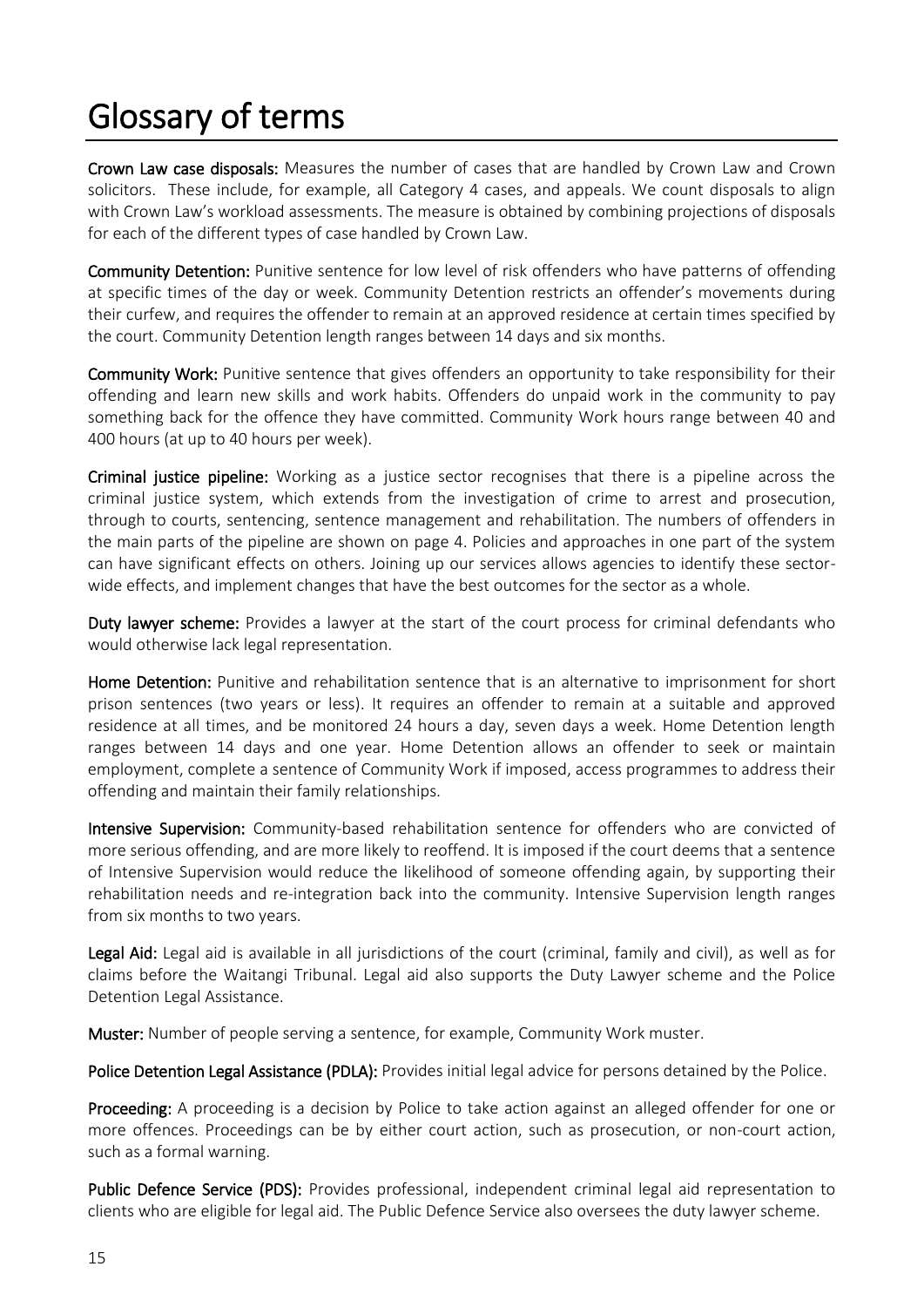Remand: In this document, remand means being held in custody while awaiting trial or sentencing. Remand prisoners are kept separate from sentenced prisoners (remand prisoners could be held in police cells, court cells, psychiatric facilities, or in prison). Offenders granted bail are technically remanded on bail, but do not contribute to what is called the remand population in prisons.

Time on remand: Time spent in custody while awaiting trial or sentencing. Any time spent on remand is taken off a person's total prison sentence time.

Remittals: People who do not pay fines may have them remitted to another sentence types, such as Community Work*.*

Supervision: Rehabilitation sentence for offenders convicted of less serious offences, with relatively straightforward rehabilitation needs and a lower risk of re-offending. Supervision provides an offender with opportunities to address the causes of their offending and motivate them to seek positive change. Offenders can be sentenced to supervision for between six months to one year.

Waitangi Tribunal: The Waitangi Tribunal is a permanent commission of inquiry charged with making recommendations on claims brought by Māori relating to actions or omissions of the Crown that potentially breach the promises made in the Treaty of Waitangi.